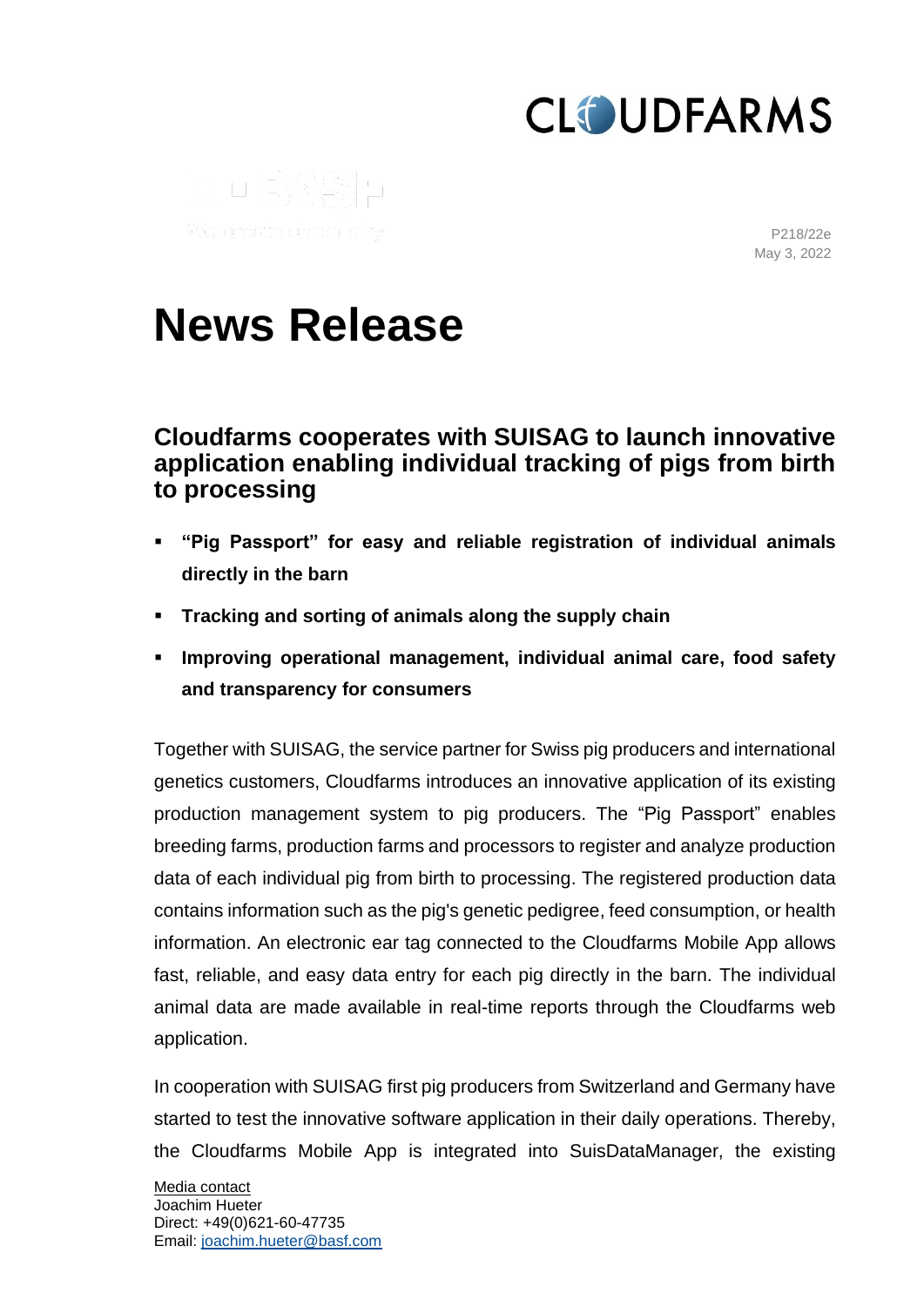reporting solution from SUISAG, which is widely used by pig producers in Switzerland. As part of the test phase, the software application will be further customized to the pig producers' specific needs. In a next step, SUISAG will make the Cloudfarms Mobile App together with the SuisDataManager available to all interested pig producers in Switzerland and Germany.

"So far, individual tracking is only common on specialized breeding farms, whereas on production farms, pigs are typically managed as groups, not as individuals. Now, each animal receives a digital "passport", which can be used throughout the supply chain," says Cloudfarms' Managing Director Jens Toppenberg. "Allowing more traceability, transparency and precision, individual management of pigs is the foundation to address key challenges of the pig industry such as food safety, animal health, efficient and sustainable production, and full transparency for consumers."

In combination with the existing Field-to-Fork Traceability Platform from Cloudfarms, the "Pig Passport" enables integrators, pig producers, feed mills and processors to create added value along the supply chain. For example, they can track and sort individual pigs, according to parent lines or type of feed consumed. This way, Cloudfarms supports the industry in meeting the growing demand for safe and nutritious food at affordable prices, while improving operational management and reducing environmental impact.

For more information on the "Pig Passport" visit:<https://en.cloudfarms.com/pig-passport/>

#### **About Cloudfarms**

Cloudfarms helps the pig industry to digitally transform. As a modern technology company, we help integrators, pig farms and companies along the pork supply chain to manage data in a beneficial, secure and easy way. Cloudfarms has customers in more than 40 countries worldwide. Amongst our customers are the leading pig producers in their respective country markets. Our service portfolio includes solutions for Production Management, Supply Chain Traceability, Sustainability, and Precision Livestock Farming. Cloudfarms is a subsidiary of BASF Group.

#### **For more information on Cloudfarms visit:<https://en.cloudfarms.com/>**